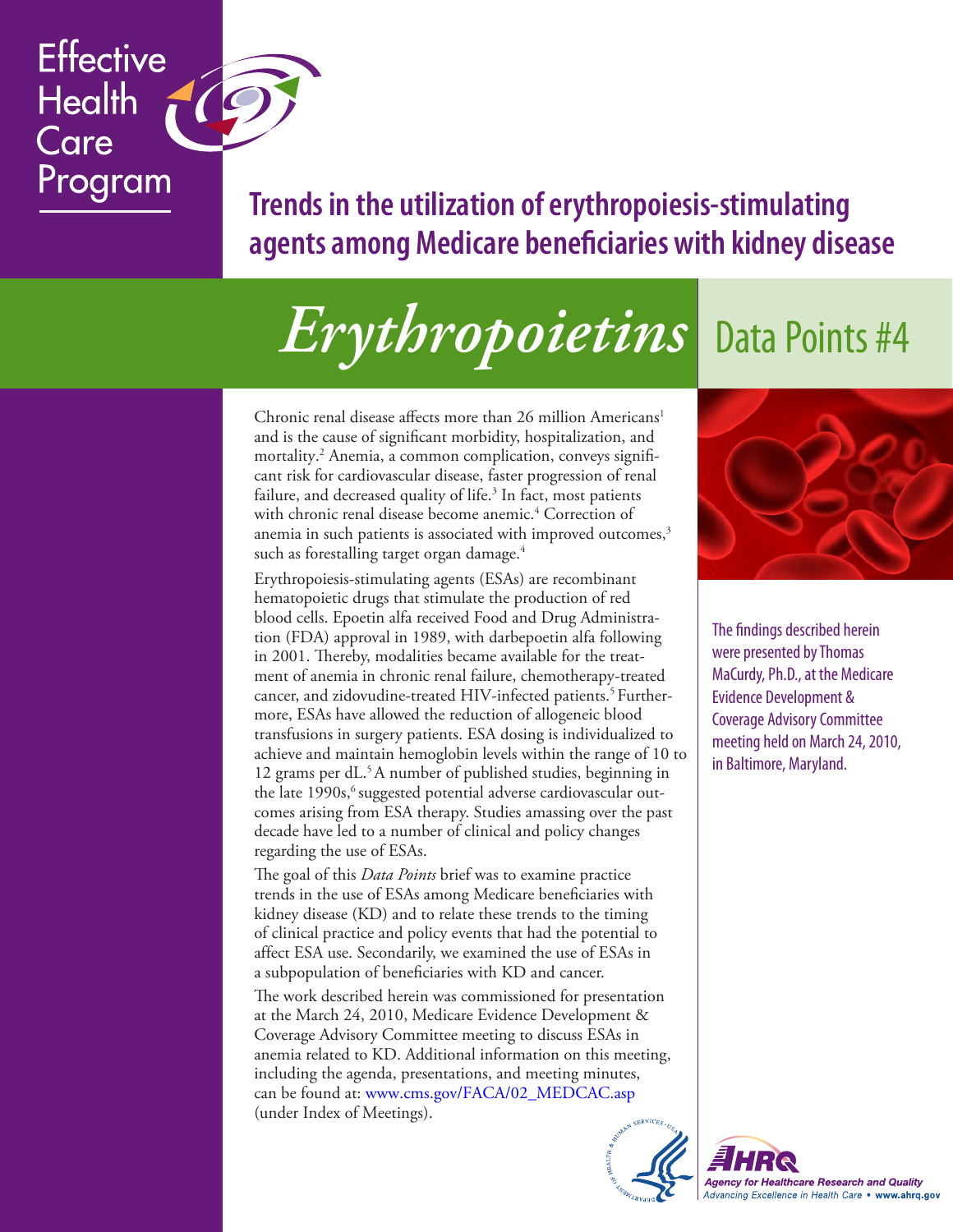#### **FINDINGS**

# **ESA Use Among Medicare's Kidney Disease Population**

We first examined the use of ESAs among Medicare fee-for-service (FFS) Parts A or B-enrolled beneficiaries affected by KD, stratified by dialysis and nondialysis subpopulations. From July 2006 to September 2009 (hereafter referred to as the study period), there was a slight rise in all Medicare beneficiaries (regardless of FFS or KD status) from about 44 million to 46 million individuals. The number of Medicare FFS beneficiaries remained static at approximately 35 million people. Also unchanged during this period was the size of the Medicare FFS Parts A/B pool of enrolled beneficiaries, at around 31 million individuals. We classified this latter subpopulation, Medicare's FFS A/B-enrolled population, by KD status into four mutually exclusive and exhaustive groups: (1) beneficiaries without KD (those with no KD codes); (2) beneficiaries with intermittent KD (beneficiaries with occasional diagnoses indicating KD); (3) beneficiaries with predialysis (those with KD not on dialysis); and (4) beneficiaries on dialysis (those with KD on dialysis). These groups are more thoroughly described in the subsequent Definitions and Methodology section. During the study period, the number of beneficiaries without KD (i.e., non-KD beneficiaries) remained the same at about 30 million; the number on dialysis grew minimally, from about 250,000 to about 263,000; the number with intermittent KD increased from about 210,000 to more than 300,000; and the number in a state of predialysis increased from about 280,000 to nearly 500,000. The greatest absolute increase in a subpopulation during this period occurred among those with Stage III chronic KD (see Definitions and Methodology section), increasing from 125,092 beneficiaries to 286,928 beneficiaries over the study period.

We further examined the proportion of beneficiaries in each aforementioned group with ESA use. An extremely small proportion of non-KD beneficiaries used ESAs (<0.4%), and this proportion decreased over the study period. The use of ESAs among beneficiaries with intermittent KD declined from more than 10 percent to 5 percent during the study period. The use of ESAs among beneficiaries in a state of predialysis declined from 23 percent to 16 percent. The use of ESAs among beneficiaries on dialysis remained constant over the study period at around 90 percent. In considering the proportion of ESA users by early-stage chronic KD, usage fell: from 17 percent to 8 percent among beneficiaries in Stage I; from 13 percent to 7 percent in Stage II; from 23 percent to 16 percent in Stage III; and from 35 percent to 27 percent in Stage IV.

The absolute number of ESA-using beneficiaries in each of the aforementioned groups is presented in **Figure 1**. In general, the number of users remained relatively stable over the study period, except for the non-KD group, in which the number of users declined significantly. Of note, the absolute number of users rose minimally among the predialysis and dialysis groups, each increasing by about 15,000 beneficiaries. The composition of the ESA user population changed over the study period, as the dialysis group grew from 51 percent to 65 percent of all beneficiaries using ESAs, the predialysis group grew from 15 percent to 22 percent, the intermittent KD group fell from 6 percent to 4 percent, and the non-KD group fell from 28 percent to 9 percent. Of interest, 75 percent of the non-KD beneficiaries had cancer.

# **ESA Use Among Medicare's Cancer Population With and Without Concomitant Kidney Disease**

In examining the size of the Medicare cancer population by KD group and the trends in ESA use, we classified Medicare's FFS A/B-enrolled cancer population into four mutually exclusive and exhaustive groups: (1) cancer only (beneficiaries with cancer but no KD codes); (2) cancer and intermittent KD (beneficiaries with cancer and occasional KD diagnoses); (3) cancer and predialysis (beneficiaries with cancer and nondialysis KD); and (4) cancer and dialysis (beneficiaries with cancer and KD requiring dialysis.

During the study period, the size of the cancer and dialysis group remained stable, the cancer only group dipped and spiked but maintained its average,

#### **Figure 1:** Size of the ESA user population, by kidney disease group

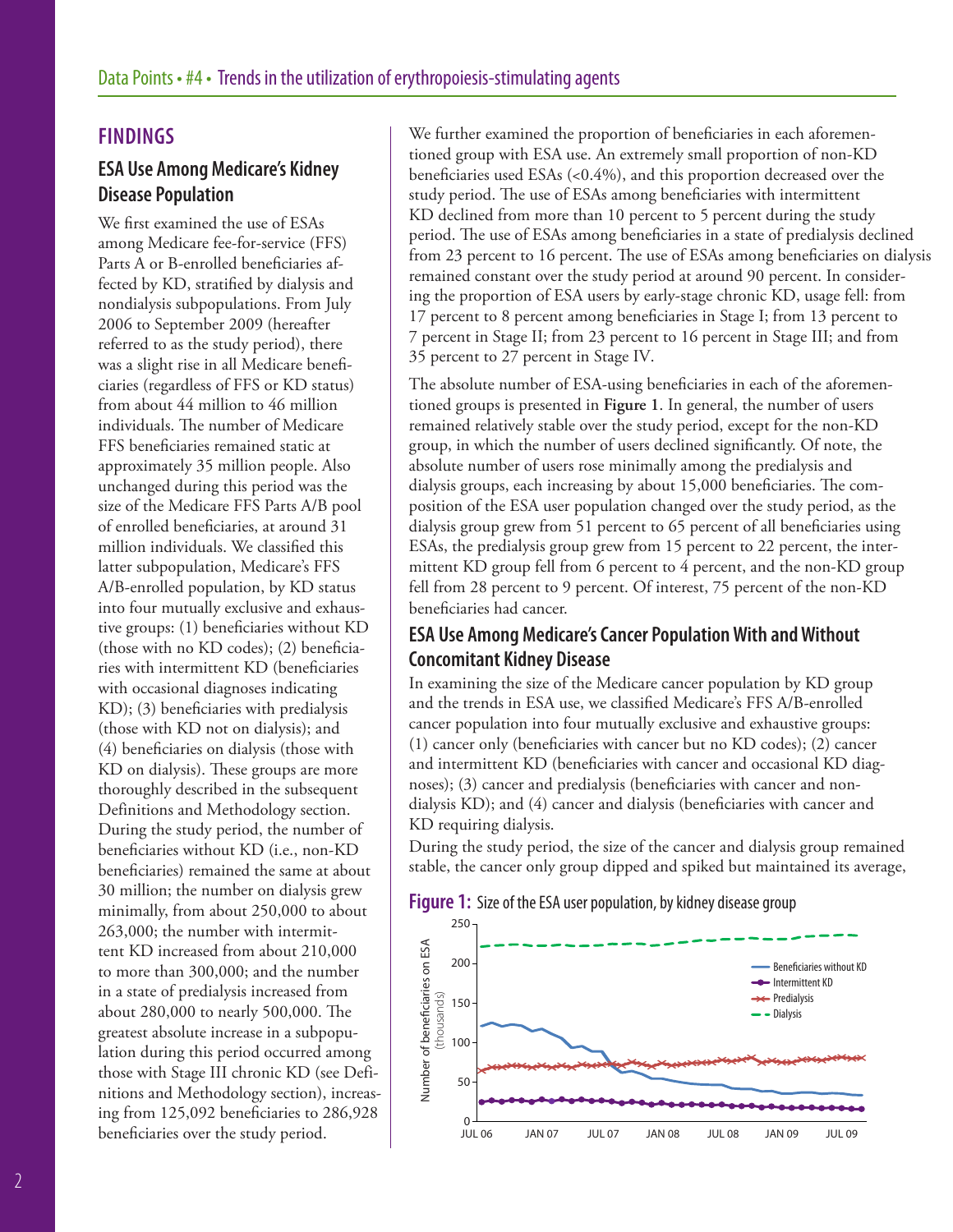











the cancer and intermittent KD group rose slightly, and the cancer and predialysis group rose sharply from about 30,000 to more than 60,000 beneficiaries (**Figure 2**).

We further examined the proportion of beneficiaries in each cancer-KD group having used ESAs. A small proportion of cancer only beneficiaries used ESAs; use declined from 6 percent to about 2 percent over the study period. The use of ESAs among beneficiaries with cancer and intermittent KD declined from nearly 29 percent to 15 percent over the study period. The use of ESAs among beneficiaries with cancer and predialysis declined from 34 percent to 28 percent. The use of ESAs among beneficiaries with cancer and dialysis remained constant over the study period at about 90 percent.

The absolute number of ESA-using beneficiaries with cancer in each of the four groups is presented in **Figure 3**. Of note, the number of ESA users in the cancer only group dropped precipitously over the study period, while the number of ESA users for the rest of the groups remained fairly stable. The composition of the ESA user population among beneficiaries with cancer also changed over the study period. The cancer and dialysis group grew from 9 percent to 20 percent of all beneficiaries with cancer using ESAs, while the cancer and predialysis group grew from 9 percent to 27 percent. The cancer and intermittent KD group grew from 5 percent to 9 percent, and the cancer only group fell from 77 percent to 44 percent.

#### **Intermittent Kidney Disease and ESA Use**

We further examined the diagnosis of intermittent KD (i.e., nonchronic KD) among ESA users with and without cancer. During the study period, while the overall number of ESA users with chronic KD ± cancer was in decline, the proportion of ESA users with intermittent KD was on the rise. Furthermore, the proportion of coded anemia in chronic KD (a subset of intermittent KD) increased. See **Figures 4** and **5**.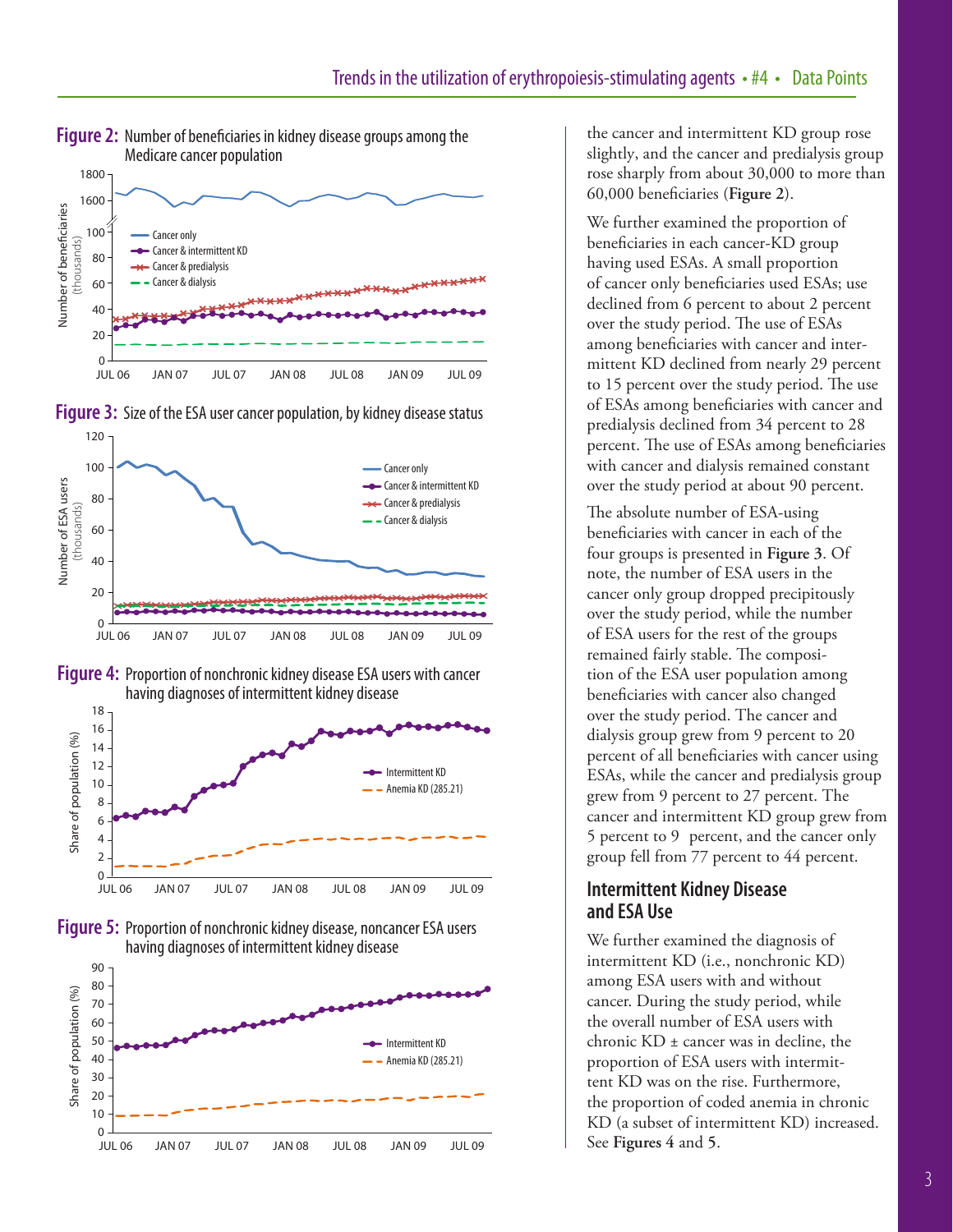# **Relating Timing of Practice and Policy Events to Potential Impact on ESA Use**

As previously described, we examined the proportion of beneficiaries in each KD group using ESAs, without regard to cancer. These data are presented graphically in **Figure 6** with an overlay of practice and policy events. In general, the proportion of beneficiaries treated with ESAs among the intermittent KD and predialysis populations appears to decline upon publication of relevant studies (e.g., *Cardiovascular Risk Reduction by Early Anemia Treatment With Epoetin Beta [CREATE]<sup>7</sup>* and *Correction of Hemoglobin and Outcomes in Renal Insufficiency [CHOIR]* <sup>8</sup> ) and the modification of the erythropoietin monitoring policy (EMP). 9

Also, as previously described, we examined the proportion of beneficiaries in each KD-cancer group using ESAs. These data are presented graphically in **Figure 7** with an overlay of practice and policy events. In general, the proportion of beneficiaries treated with ESAs among the cancer only group declined in the face of the National Coverage Determination (NCD), while the proportions increased for the other groups.

**Figure 8** depicts a rise in the proportion of ESA users without CKD or cancer who reported intermittent KD.

#### **Figure 6:** Rates of ESA use among beneficiaries with kidney disease, by group, with overlay of practice and policy events



#### **Figure 7:** Proportion of cancer beneficiaries with ESA use by kidney disease group, with overlay of practice and policy events







NCD - National Coverage Determination; EMP - Erythropoietin Monitoring Policy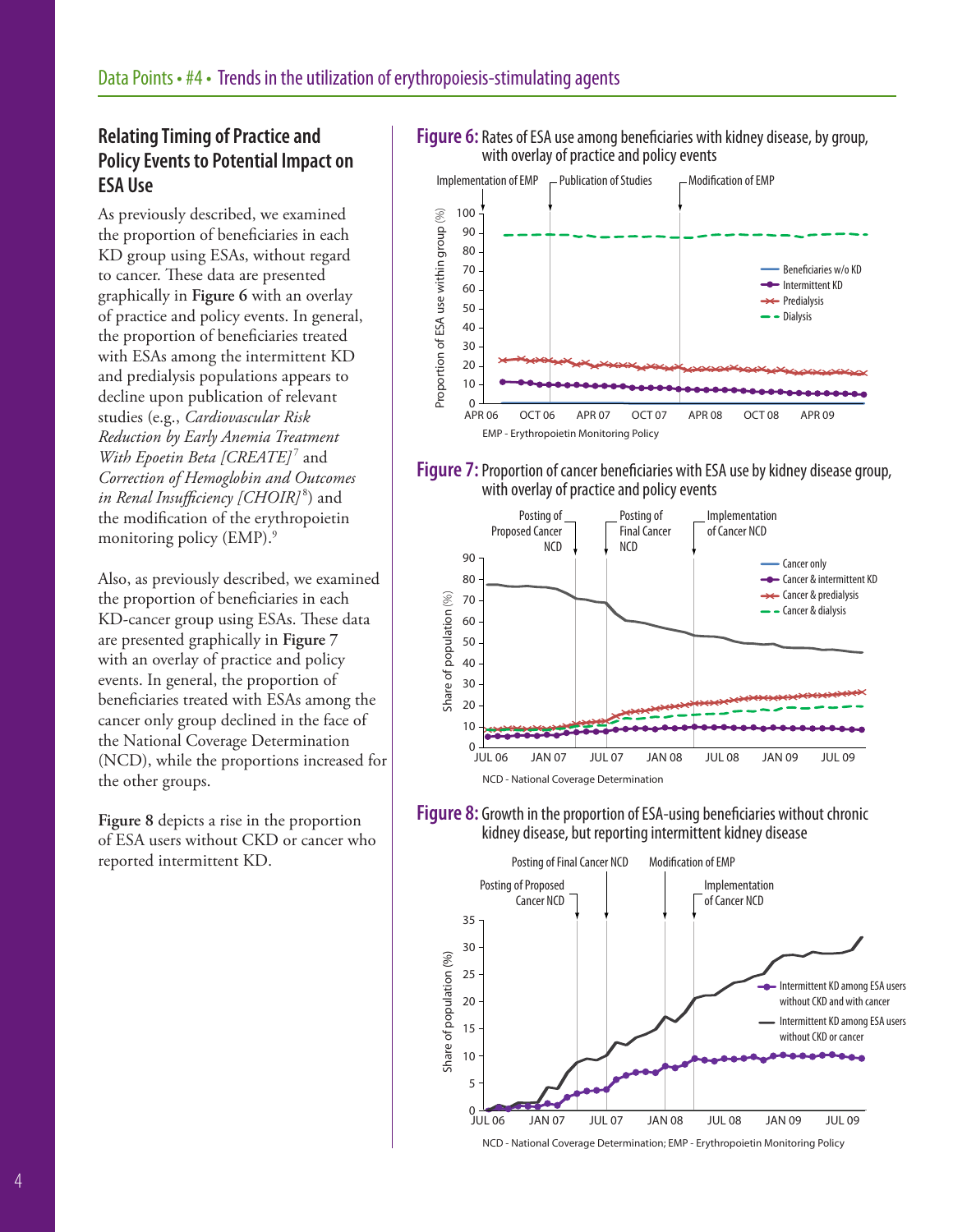## **DATA SOURCE AND STUDY PERIOD**

The Department of Health and Human Services' Medicare data were used for this brief. The use of these data was covered under a project-specific data use agreement with the Centers for Medicare & Medicaid Services.

The study period, over which ESA use was examined, included July 2006 to September 2009.

# **DEFINITIONS AND METHODOLOGY**

### **Eligible Population**

Unless otherwise specified, the ESA utilization described in this brief was derived from the Medicare Parts A and B FFS population. The eligible Medicare population included all beneficiaries who were enrolled in Part A or B in the given month, the month prior, and the month after (i.e., enrolled in a 3-month window). Beneficiaries who died in the given month or the month after but were enrolled in the given month and previous month were included.

### **Definitions of Kidney Disease Groups**

Dialysis: The inclusion criteria for the dialysis population included beneficiaries: (1) enrolled in Part A or B in the given month, the month prior, and the month after; and (2) having at least one dialysis procedure in the given month, at least one in the month prior, and at least one in the month after, if the beneficiary did not die and did not have a kidney transplant in the current month or the month after. If the beneficiary died or had a kidney transplant in the current month or the month after, he or she had to have at least one dialysis procedure in the current month and at least one procedure in the month prior. International Classification of Diseases (ICD-9) procedure, Current Procedural Terminology (CPT ), and Healthcare Common Procedure Coding System (HCPCS) codes used to identify dialysis are available from the authors.

Predialysis KD: The inclusion criteria for the predialysis KD population included beneficiaries: (1) enrolled in Part A or B in the given month, the month prior, and the month after; (2) not included in the dialysis population; and (3) having ICD-9 diagnosis code 585.1-581.6 on at least two different dates between the month prior and the month after (i.e., in a 3-month window).

Intermittent KD: The inclusion criteria for the intermittent KD population included beneficiaries: (1) enrolled in Part A or B in the given month, the month prior, and the month after; (2) not included in the dialysis or predialysis population; and (3) having an ICD-9 diagnosis code of 285.21 or at least one of 585-585.6 in the current month. Beneficiaries with 285.21 alone were considered to have anemia in KD.

#### **Definitions of Kidney Disease Stages**

Stage I: The inclusion criteria for the stage I population included beneficiaries: (1) enrolled in Part A or B in the given month, the month prior, and the month after; (2) not included in the dialysis population; and (3) having ICD-9 diagnosis code 585.1 on at least two different dates between the month prior and the month after (i.e., in a 3-month window).

Stage II: The inclusion criteria for the stage II population included beneficiaries: (1) enrolled in Part A or B in the given month, the month prior, and the month after; (2) not included in the dialysis population; and (3) having ICD-9 diagnosis code 585.2 on at least two different dates between the month prior and the month after (i.e., in a 3-month window).

#### **REFERENCES**

- 1. Kidney disease. National Kidney Foundation. 2010. Available at: www.kidney.org/ kidneyDisease. Accessed October 6, 2010.
- 2. Schmidt RJ, Dalton CL. Treating anemia of chronic disease in the primary care setting: cardiovascular outcomes and management recommendations. Osteopath Med Prim Care 2007;1:14.
- 3. Lankhorst CE, Wish JB. Anemia in renal disease: diagnosis and management. Blood Rev 2010;24(1):39-47.
- 4. Nurko S. Anemia in chronic kidney disease: causes, diagnosis, treatment. Cleve J Med 2006;73(3):289-97.
- 5. eAnswers. Facts & Comparisons Online. Wolters Kluwer Health. 2010. Available at: www.drugfacts.com. Accessed September 20, 2010.
- 6. Besarab A, Bolton WK, Browne JK, et al. The effects of normal as compared with low hematocrit values in patients with cardiac disease who are receiving hemodialysis and epoetin. N Engl J Med 1998;339;584- 90.
- 7. Drueke TB, Locatelli F, Clyne N, et al. Normalization of hemoglobin level in patients with chronic kidney disease and anemia. N Engl J Med 2006;355:2071- 84.
- 8. Singh AK, Szczech L, Tang K, et al. Correction of anemia with epoetin alfa in chronic kidney disease. N Engl J Med 2006;355::2085-98.
- 9. Erythropoietin Stimulating Agents Policies. Centers for Medicare & Medicaid Services. 2010. Available at: www4.cms.gov/Coverage GenInfo/05\_esapolicies.asp. Accessed November 4, 2010.